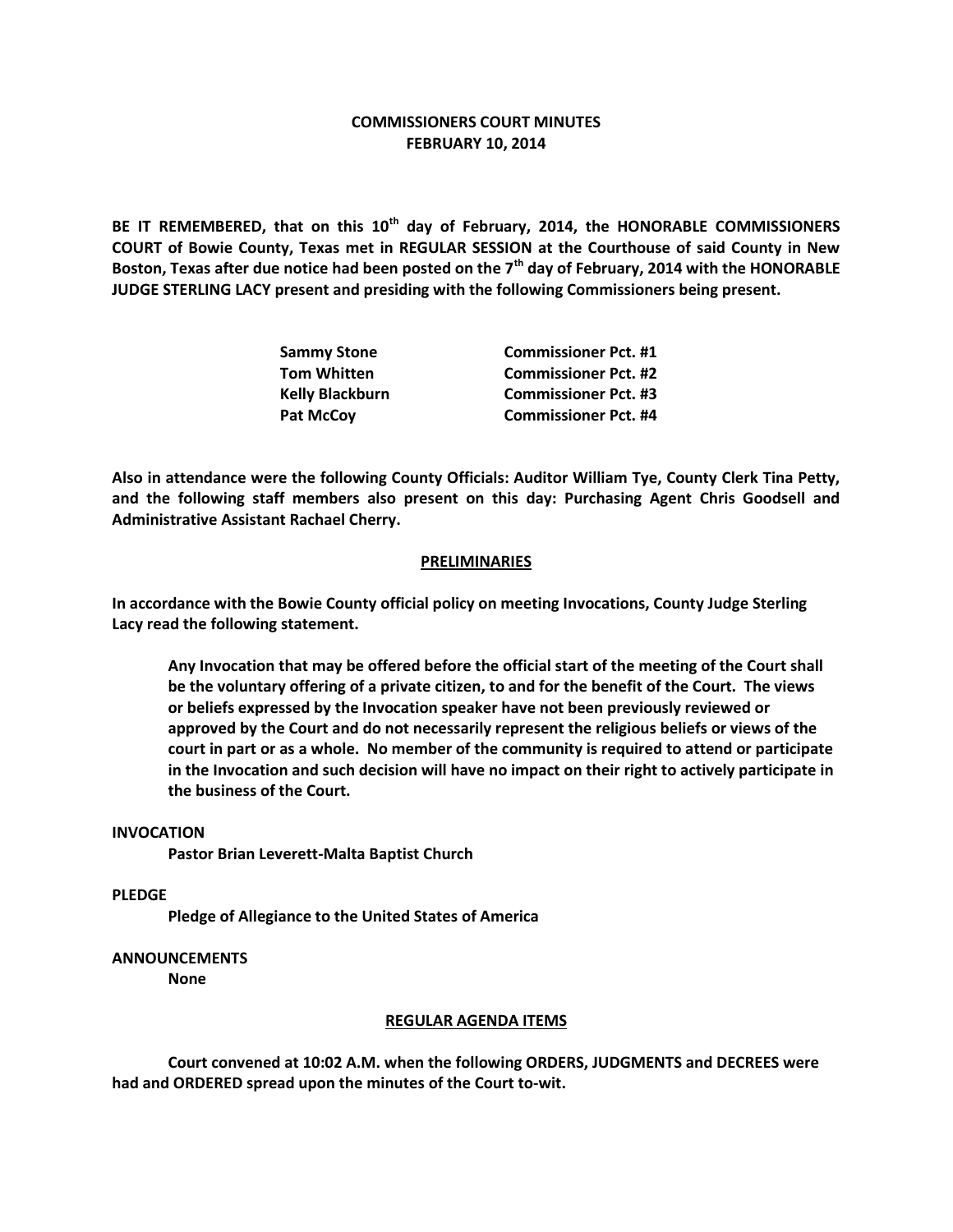**Item 1: There was no Public Comments.**

**Item 2: There was no Commissioners Court response to public comments.**

- **Item 3: On this 10th day of February, 2014, a motion was made by Commissioner Sammy Stone and duly second by Commissioner Pat McCoy to accept the Racial Profiling Report from the Bowie County Sheriff's Department as read. Motion was put to a vote and all voted aye and none opposed. Motion carried.**
- **Item 4: On this 10th day of February, 2014, a motion was made by Commissioner Tom Whitten and duly second by Commissioner Sammy Stone to accept the Racial Profiling Report from Bowie County Constable Precinct 1, Chris Lee. Motion was put to a vote and all voted aye and none opposed. Motion carried.**

**Item 5: On this 10th day of February, 2014, a motion was made by Commissioner Sammy Stone and duly second by Commissioner Kelly Blackburn to reject the bids submitted for property located at 209 West Broad Street, Texarkana, TX. Commissioner Sammy Stone-yes Commissioner Pat McCoy-yes Judge Lacy-no Commissioner Tom Whitten-yes Commissioner Kelly Blackburn-yes 4 votes yes 1 vote no Motion carried.**

**Item 6: On this 10th day of February, 2014, a motion was made by Commissioner Pat McCoy and duly second by Commissioner Kelly Blackburn to approve the Treasurer's Investment Report for the Quarter ending December 31, 2013. Motion was put to a vote and all voted aye and none opposed. Motion carried.**

**Item 7: On this 10th day of February, 2014:**

- **A motion was made by Judge Lacy, but died to the lack of a second to approve payment of accounts payable except for the membership fee to the Kiwanas Club and for the Chamber of Commerce for Jerry Rochelle.**
- **A motion was made by Commissioner Kelly Blackburn, but died to the lack of a second to pay the bills including Jerry Rochelle's.**
- **A motion was made by Judge Lacy and duly second by Commissioner Pat McCoy to approve payment of the list of accounts payable submitted by the County Auditor, with the exception of the dues to the Kiwanas Club and the dues to the Chamber of Commerce (Jerry Rochelle).**

**Commissioner Sammy Stone-yes Commissioner Pat McCoy-yes Commissioner Tom Whitten-yes Commissioner Kelly Blackburn-no Judge Lacy-yes**